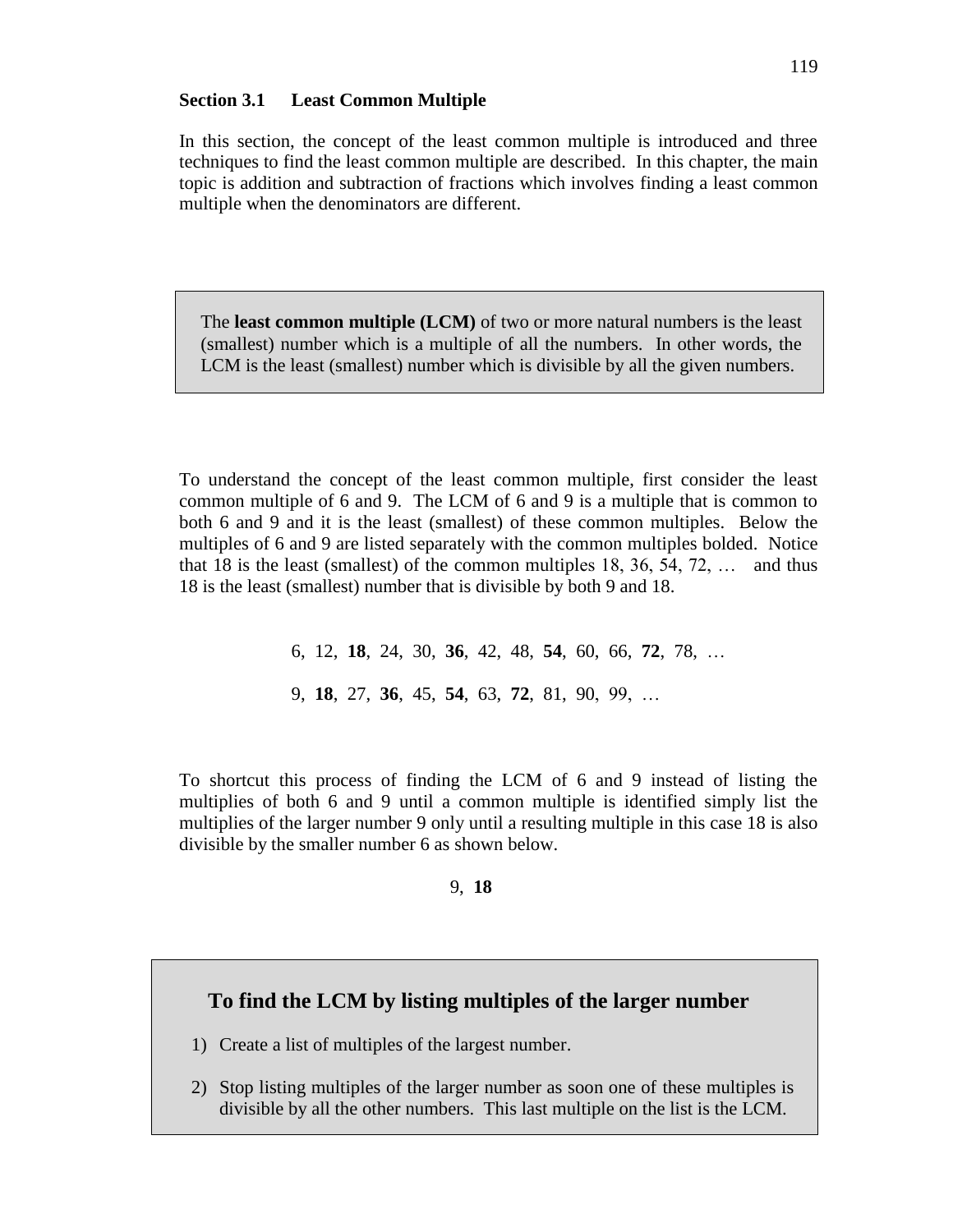### 120 **Chapter Three**

*Example 1* Find the LCM by listing the multiples of the largest number.

LCM of 8 and 10 10, 20, 30, 40

To find the LCM of 8 and 10 list the multiples of the larger number 10 until a resulting multiple is divisible by the smaller number 8. The LCM of 8 and 10 is 40.

LCM of 4 and 6 6, 12

To find the LCM of 4 and 6 list the multiples of the larger number 6 until a resulting multiple is divisible by the smaller number 4. The LCM of 4 and 6 is 12.

LCM of 9 and 15 15, 30, 45

To find the LCM of 9 and 15 list the multiples of the larger number 15 until a resulting multiple is divisible by the smaller number 9. The LCM of 9 and 15 is 45.

LCM of 3 and 9 **9** 

To find the LCM of 3 and 9 list the multiples of the larger number 9 until a resulting multiple is divisible by the smaller number 3. Note since 9 is divisible by 3 no other multiples need to be listed. The LCM of 3 and 9 is 9.

LCM of 5, 6 and 12 12, 24, 36, 48, 60

To find the LCM of 5, 6 and 12 list the multiples of the largest number 12 until a resulting multiple is divisible by both the other numbers 5 and 6. The LCM of 5, 6 and 12 is 60.

The listing of multiples method to find least common multiples can become a tedious and inefficient process when the LCM is a large number. For instance, the least common multiple of 38 and 46 is 874, but most of us could not mentally list the multiples of 46 and determine which are divisible by 38 until the LCM 874 is found. Another technique based on prime factorization is more efficient in finding least common multiples which are not readily found by simply listing a few multiples of the larger number. The definition of prime factorization is restated below.

**Prime factorization** is the process of writing a composite number as a product consisting of only prime factors.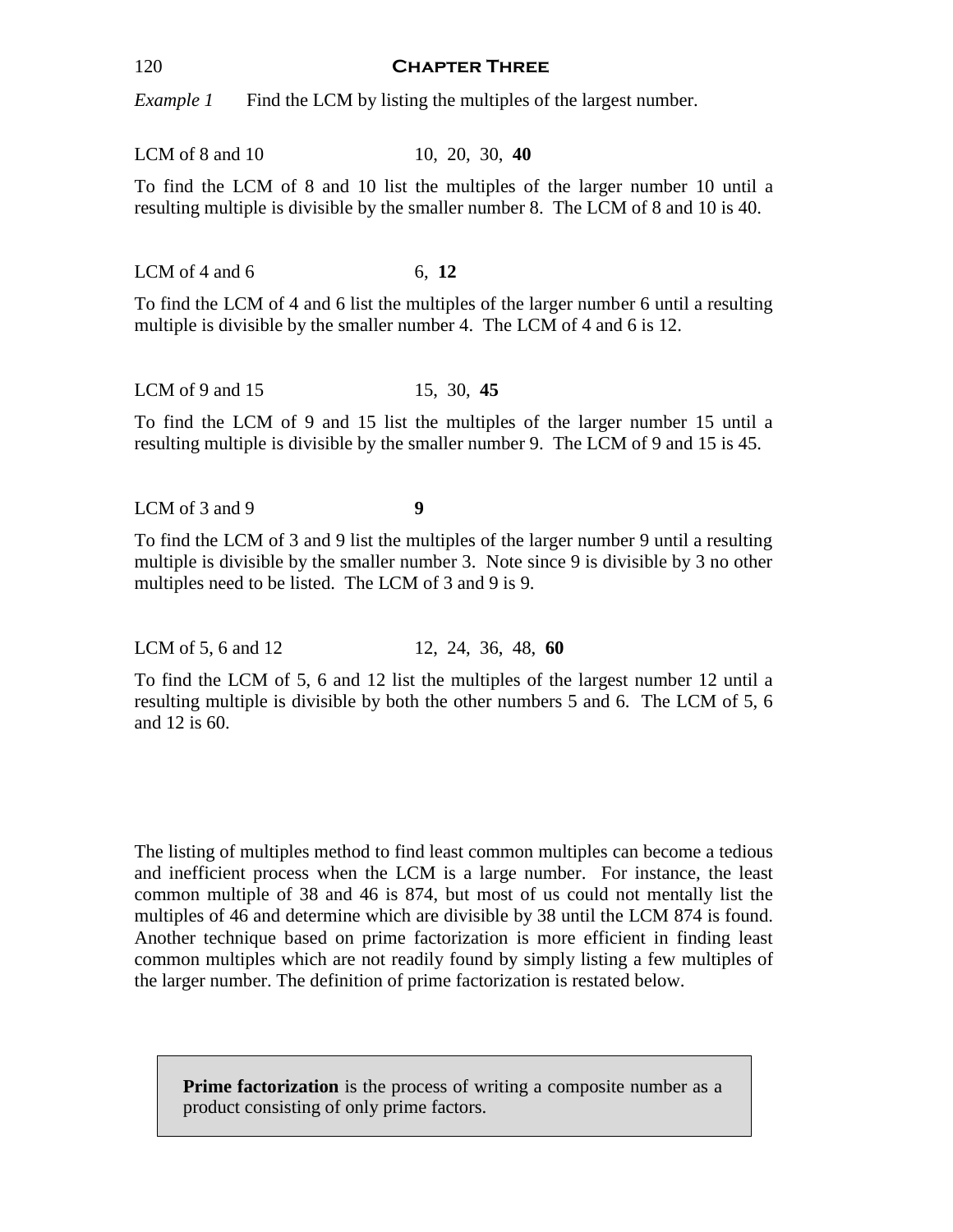## **Find the LCM using the prime factorization method**

- 1) Write each number is prime factorization form.
- 2) The LCM is the product formed by using all the different prime number divisors listed in the prime factorizations as factors with each prime divisor written as a factor only once and raised to the highest exponent to which it is raised in any of the prime factorizations.
- 3) To find the LCM multiply the product found in the above step.

*Example 2* Find the LCM of 36 and 40 using the prime factorization method.

First write 36 and 40 in prime factorization form. The primes 2, 3 and 5 are factors of the LCM. To create the LCM  $(2)^3(3)^2(5)$  the prime 2 is raised to the third power and prime 3 is raised to the second power since those are the highest powers that these primes are raised to in the prime factorizations. The LCM of 36 and 40 is 360 as shown below.

| $2 \overline{36}$ | -40         | $36 = (2)^2(3)^2$   |
|-------------------|-------------|---------------------|
| $2 \mid 18$       | $2 \mid 20$ | $40 = (2)^3(5)$     |
| $3 \mid 9$        |             | LCM $(2)^3(3)^2(5)$ |
|                   |             | $360 = (8)(9)(5)$   |

*Example 3* Find the LCM of 38 and 46 using the prime factorization method.

First write 38 and 46 in prime factorization form. The primes 2, 19 and 23 are factors of the LCM. To create the LCM  $(2)(19)(23)$  the repeated prime divisor 2 is listed only once. The LCM of 38 and 46 is 874 as shown below.

| 2              | $\frac{38}{19}$ | 2 | $\frac{46}{23}$ | 38 = (2)(19) |
|----------------|-----------------|---|-----------------|--------------|
| 46 = (2)(23)   | LCM (2)(19)(23) |   |                 |              |
| 874 = (38)(23) |                 |   |                 |              |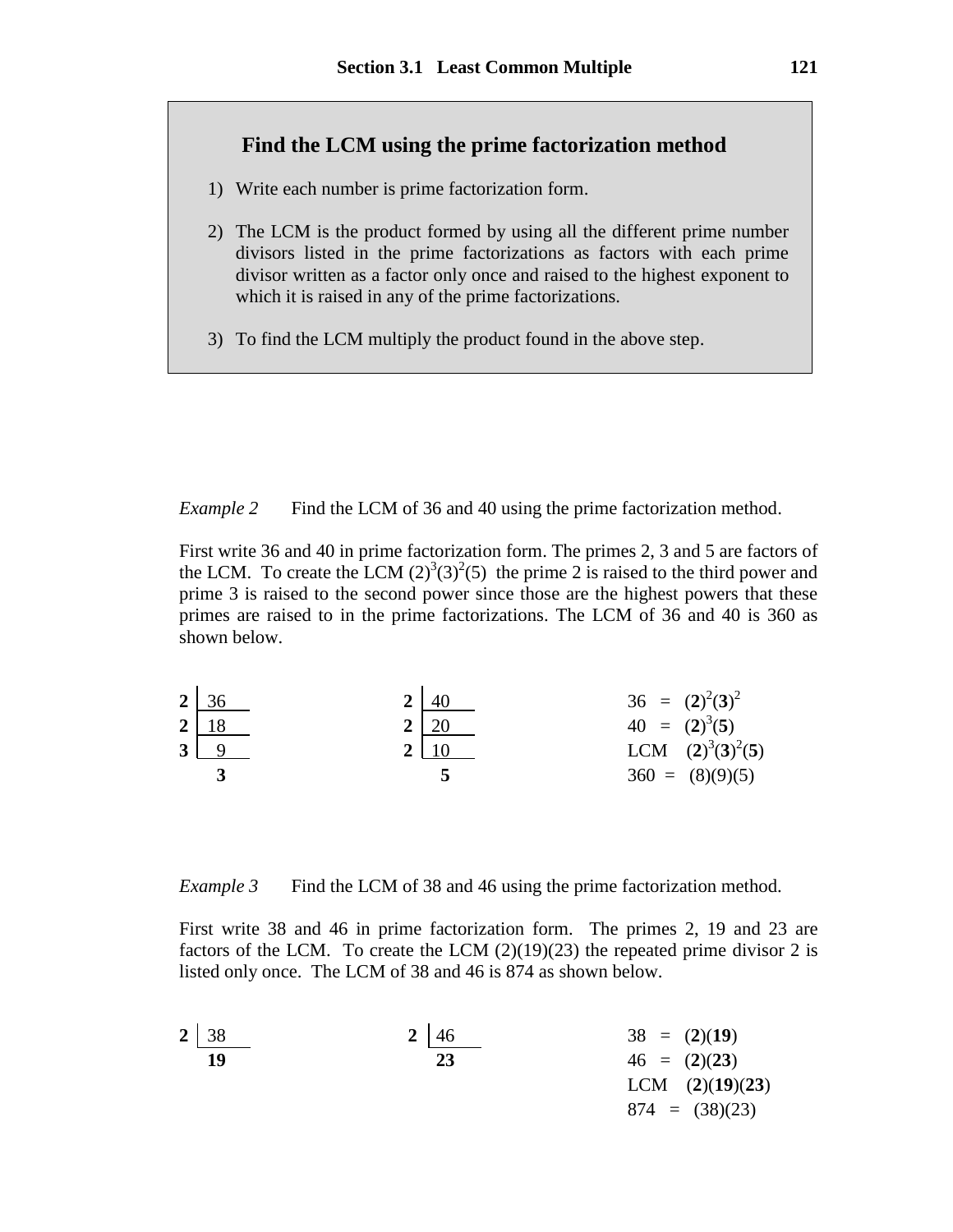## 122 **Chapter Three**

*Example 4* Find the LCM of 9, 30 and 35 using the prime factorization method.

First write 9, 30 and 35 in prime factorization form. The primes 2, 3, 5 and 7 are factors of the LCM. To create the LCM  $(2)(3)^{2}(5)(7)$  the prime 3 is raised to the second power since that is the highest power that 3 is raised to in the prime factorizations and the repeated prime divisor 5 is listed only once. The LCM of 9, 30 and 35 is 630 as shown below

**3** 9 **2** 30 **5** 35 9 = (**3**) 2  **3 3** 15 **7** 30 = (**2**)(**3**)(**5**) **5** 35 = (**5**)(**7**) LCM (**2**)(**3**) 2 (**5**)(**7**) 630 = (2)(9)(5)(7)

*Example 5* Find the LCM of 10, 12 and 14 using the prime factorization method.

First write 10, 12 and 14 in prime factorization form. The primes 2, 3, 5 and 7 are factors of the LCM. To create the LCM  $(2)^{2}(3)(5)(7)$  the prime 2 is raised to the second power since that is the highest power that the prime 2 is raised to in the prime factorizations. The LCM of 10, 12 and 14 is 420 as shown below.

**2** 10 **2** 12 **2** 14 10 = (**2**)(**5**)  **5 2** 6 **7** 12 = (**2**) 2 (**3**) **3** 14 = (**2**)(**7**) LCM (**2**) 2 (**3**)(**5**)(**7**) 420 = (4)(3)(5)(7)

An alternative to the prime factorization method for finding the least common multiple of two numbers is the repeated division process that was used in the previous chapter to reduce a fraction.

## **Find the LCM using the repeated division method**

- 1) List the two numbers in the first row of the table.
- 2) On the outside of the table start with the smallest prime number that divides evenly into both of the numbers on that row and divide both the numbers in that row by that prime.
- 3) Continue this process of finding prime number divisors until no prime divisor divides evenly into the two numbers on a row of the table.
- 4) The LCM is the product of the prime number divisors.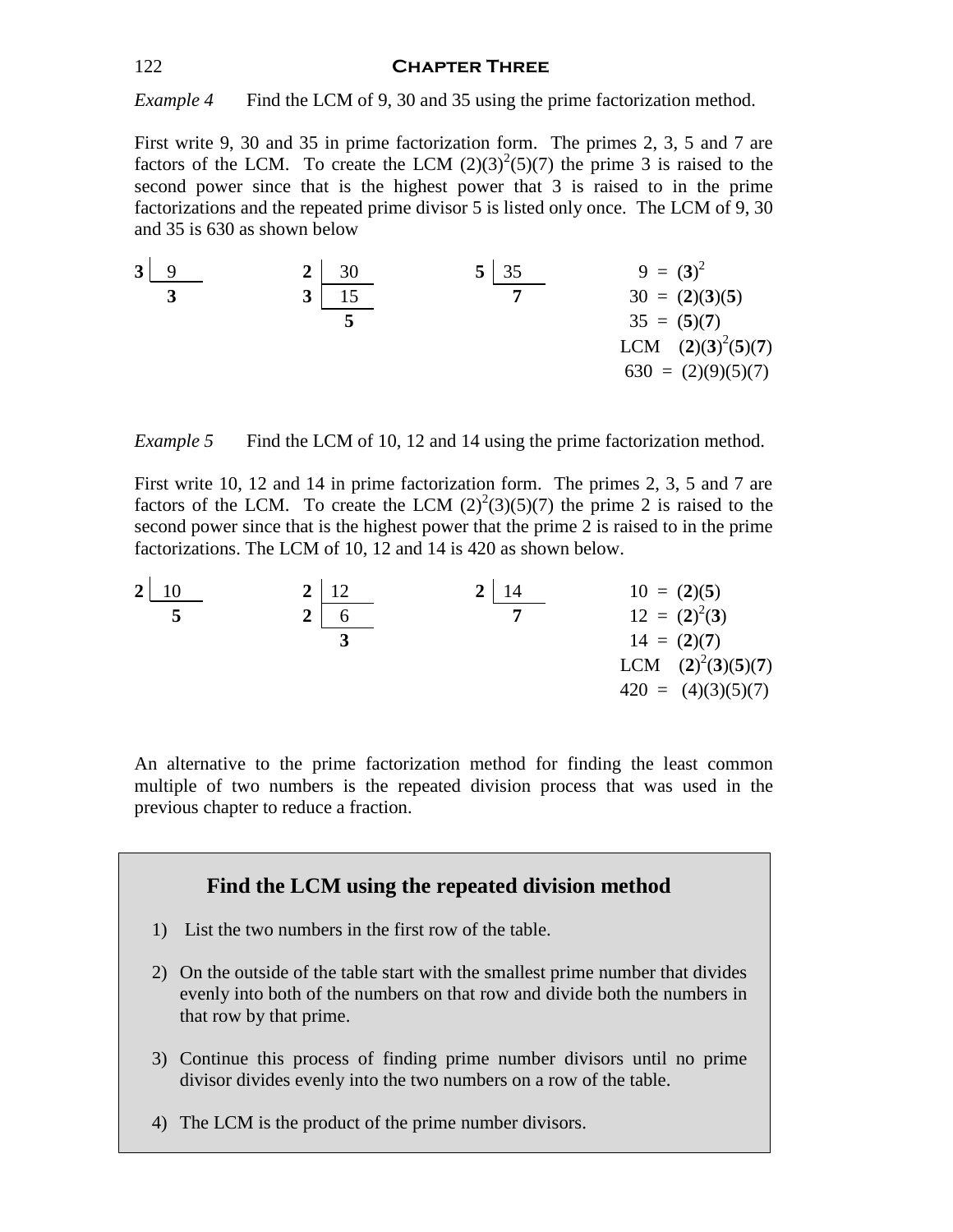## **Section 3.1 Least Common Multiple 123**

*Example 6* Find the LCM of 38 and 46 using the repeated division method.

Start by dividing 38 and 46 by the prime 2 which divides evenly into both numbers. Since no prime number divides evenly into both 19 and 23 stop the division process. The product (**2**)(19)(23) formed with the prime divisor **2** and last row 19 and 23 as factors when multiplied generates the LCM 874 as shown below.

| $2 \mid 38 \mid 46$ |    | 2 divides evenly into both numbers    |
|---------------------|----|---------------------------------------|
| 19                  | フス | No prime divides into both 19 and 23  |
|                     |    | LCM is $(2)(19)(23) = (38)(23) = 874$ |

*Example 7* Find the LCM of 36 and 40 using the repeated division method.

Start by dividing 36 and 40 by the prime number 2 which divides evenly into both numbers. Then divide 18 and 20 by the prime number 2. Since no prime number divides evenly into both 9 and 10 stop the division process. The product  $(2)(2)(9)(10)$  formed with the prime divisors 2 and 2 and last row 9 and 10 as factors when multiplied generates the LCM 360 as shown below.

| $2 \mid 36$ | 40           | 2 divides evenly into both numbers     |
|-------------|--------------|----------------------------------------|
| $2 \mid 18$ | $\boxed{20}$ | 2 divides evenly into both numbers     |
|             | 10           | No prime divides into both 9 and 10    |
|             |              | LCM is $(2)(2)(9)(10) = (4)(90) = 360$ |

*Example 9* Find the LCM of 18 and 30 using the repeated division method.

Start by dividing 18 and 30 by the prime number 2 which divides evenly into both numbers. Then divide 9 and 15 by the prime number 3. Since no prime number divides evenly into both 3 and 5 stop the division process. The product (**2**)(**3**)(3)(5) formed with the prime divisors **2** and **3** and last row 3 and 5 as factors when multiplied generates the LCM 90 as shown below.

|                | $2 \mid 18 \mid$ | 30 | 2 divides evenly into both numbers   |
|----------------|------------------|----|--------------------------------------|
| 3 <sup>1</sup> |                  |    | 3 divides evenly into both numbers   |
|                | 3                |    | No prime divides into both 3 and 5   |
|                |                  |    | LCM is $(2)(3)(3)(5) = (9)(10) = 90$ |